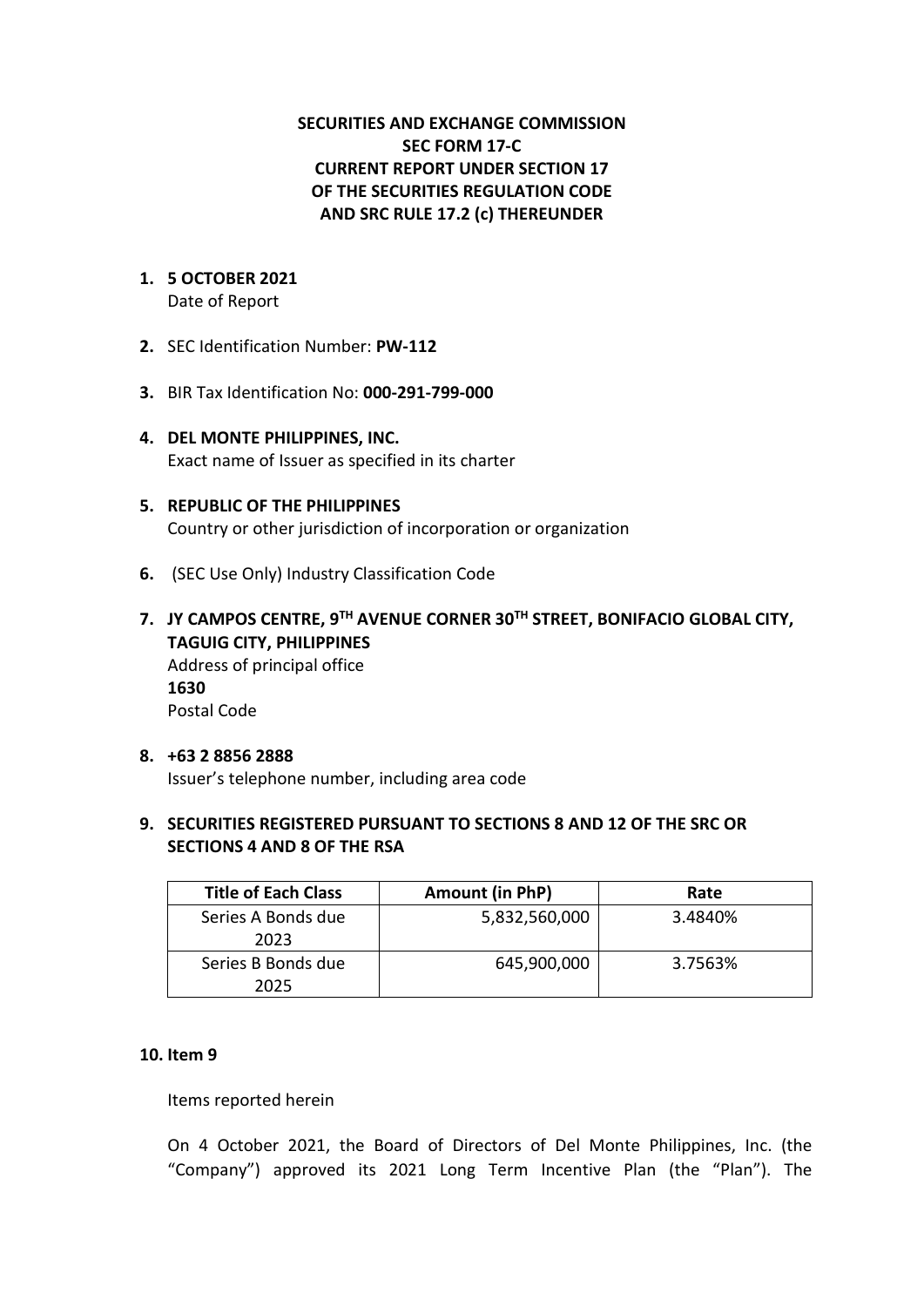Remuneration and Stock Option Committee (the "Committee") and the Board of Directors of the Company approved the Plan. Participation in the Plan is limited to employees of the Company (including any officer who is also an employee), who will be qualified and approved by the Committee from the list of potential participants identified by Management as critical to the delivery of the Company's Long Range Plan. Subject to certain adjustments, the maximum aggregate number of the Company shares that may be issued pursuant to Options under the Plan is up to 2% of the Del Monte Pacific Limited's total issued and outstanding common shares.

Please refer to the attached for further information.

# **SIGNATURE**

**DEL MONTE PHILIPPINES, INC.**  Issuer

By: **ANTONIO EUGENIO S. UNGSON** Corporate Secretary 5 October 2021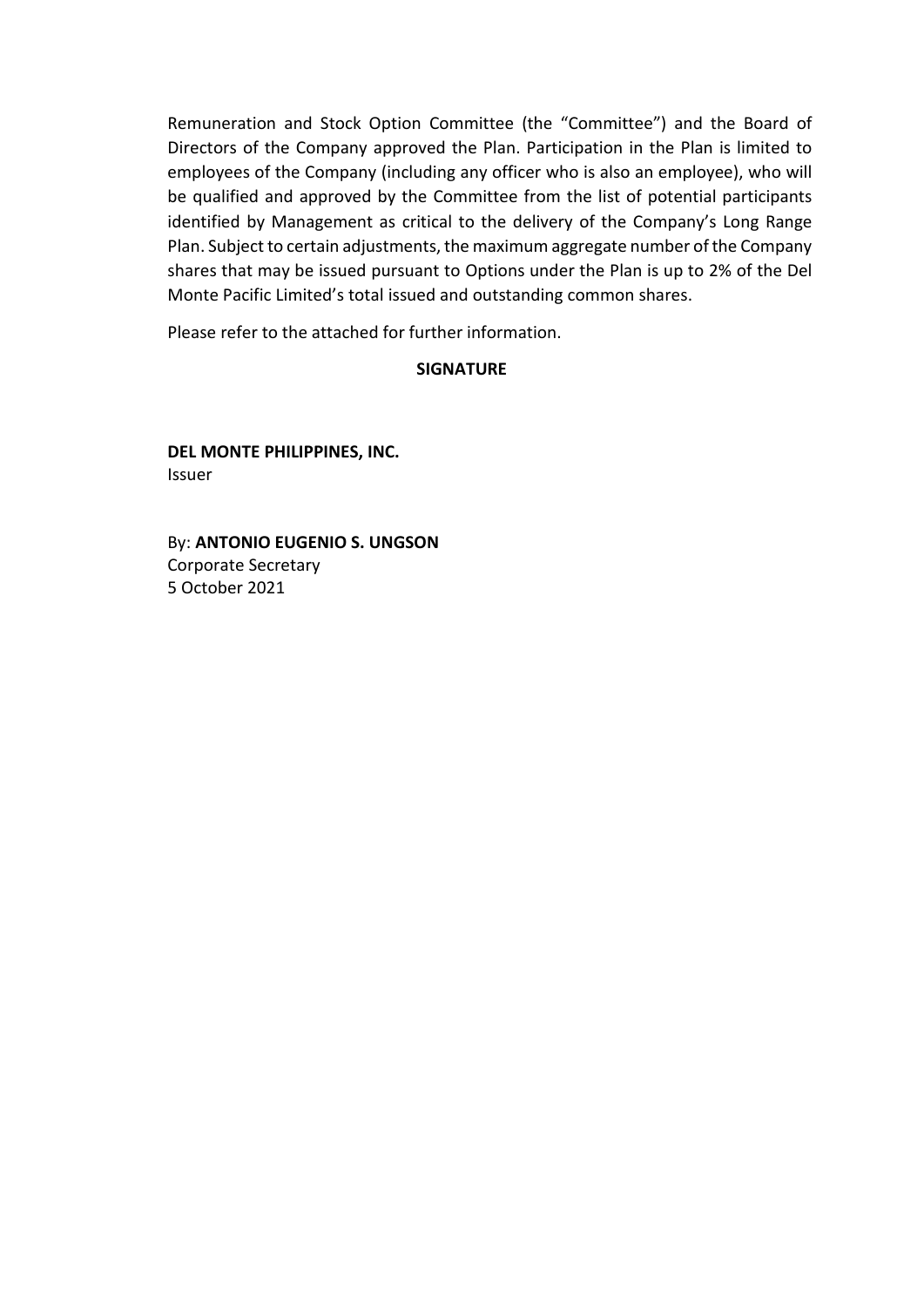# DEL MONTE PHILIPPINES, INC.'s 2021 LONG TERM INCENTIVE PLAN

The Board of Directors of Del Monte Philippines, Inc. (the "Company" or "DMPI") wishes to disclose the principal terms of the 2021 Long Term Incentive Plan (the "Plan") established and to be implemented for its employees. The Plan was approved by the DMPI Board as of 4 October 2021.

#### *Overview*

Effective as of 4 October 2021, DMPI had established the Plan for the purpose of providing designated employees of DMPI with the opportunity to receive grants of nonqualified stock options ("Options"). The Remuneration and Stock Option Committee (the "Committee) and the Board of Directors of DMPI approved the Plan. The following sets forth a summary of the principal terms of the Plan.

#### *Participation*

Participation in the Plan is limited to employees of DMPI (including any officer who is also an employee), who will be qualified and approved by the Committee from the list of potential participants identified by Management as critical to the delivery of DMPI's Long Range Plan.

#### *Administration*

The Plan is administered and interpreted by the Committee. The Committee has full power and express discretionary authority to administer and interpret the Plan, to make factual determinations and to adopt or amend such rules, regulations, agreements and instruments for implementing the Plan, in its sole discretion. The Committee may amend or terminate the Plan at any time; provided, however, that the Committee cannot amend the Plan without approval of the shareholders of DMPI if such approval is required in order to comply with applicable laws or securities exchange requirements.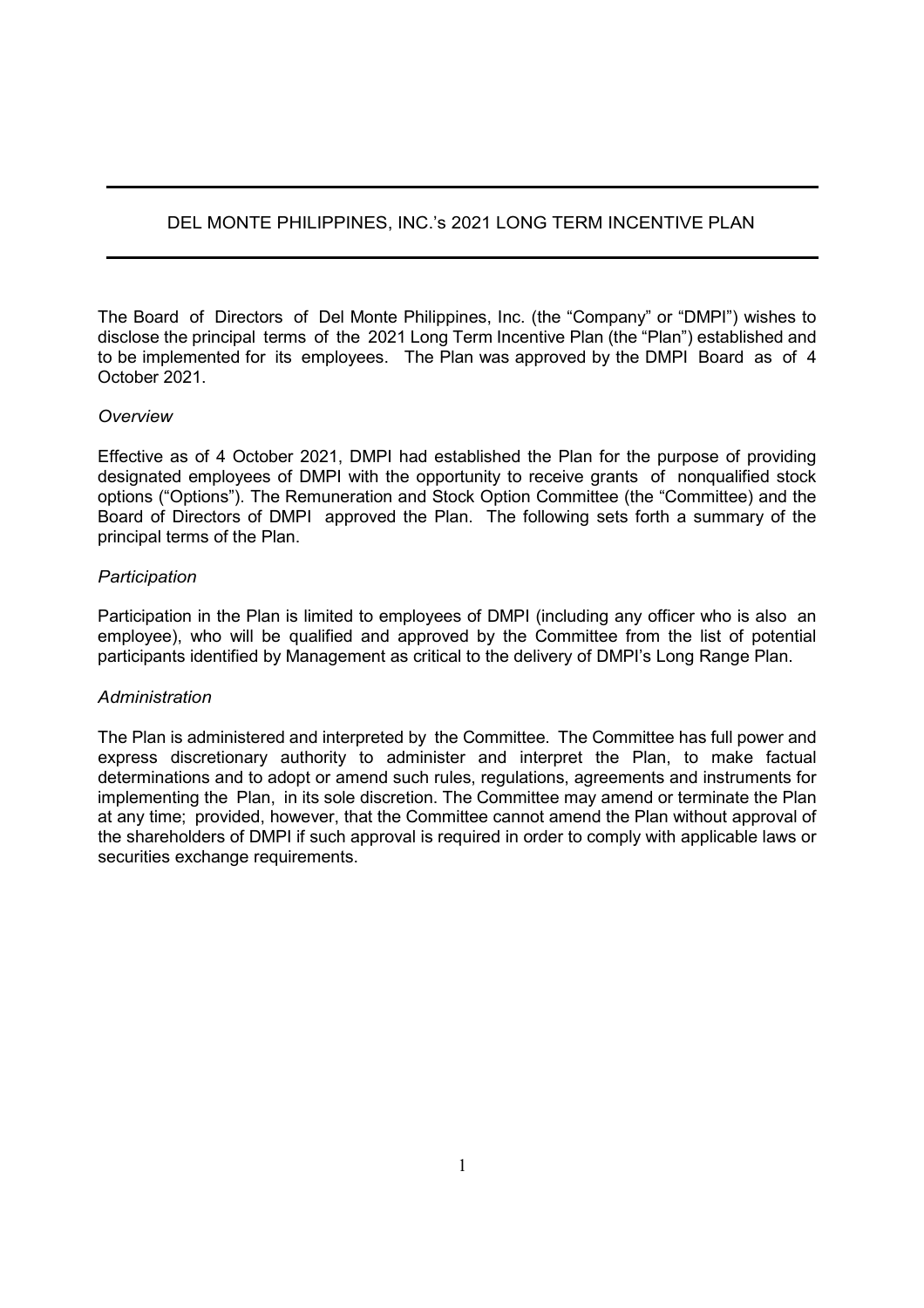#### *Principal Terms of the Plan*

Grants under the Plan consist of Options and are subject to the terms and conditions of the Plan and those terms and conditions as are specified to the participant in the applicable grant agreement. Subject to certain adjustments as described below, the maximum aggregate number of DMPI shares that may be issued pursuant to Options ("Shares") under the Plan is up to 2% of the Company's total issued and outstanding common shares.

The Committee determines the number of Shares pursuant to each Option and the recipient of each grant. Each Option to be granted under the Plan has a term of five years; 50% shall become vested on the third year from the grant date while the remaining 50% shall become vested on the fifth year from the grant date. Each Option will vest in accordance with such vesting schedule if the recipient continues to be employed by DMPI from the date of grant until the applicable vesting date. Any unvested Option shall be forfeited upon the participant's separation of service and may be made available for re-issuance to another participant. However, vested Options will remain exercisable by a separated participant for 90 days from separation from DMPI or in case of death or disability, vested Options shall be exercisable by the participant's legal heirs or legal representatives within one year from such occurrence.

Recipients of grants under the Plan are not required to pay any amount upon application or acceptance of the grant. The exercise price of Options granted under the Plan shall not be less than the fair market value of a Share on the date of grant. Once an Option is exercised, the voting, dividend, transfer and other rights attached to the Shares are the same as with other shares of DMPI common stock, provided the Shares remain outstanding.

Upon vesting of an Option, a recipient of a grant will have the right to require DMPI to repurchase all or any portion of the vested portion of an Option at the applicable fair market value of a Share, less the exercise price. To the extent any portion of an Option has been exercised and DMPI repurchases Shares distributed on exercise, DMPI will purchase the Shares at the applicable fair market value of the Shares.

If there is any change in the number, kind or value of Shares outstanding (i) by reason of a stock dividend, spinoff, recapitalization, stock split, or combination or exchange of shares, (ii) by reason of a merger, reorganization or consolidation, (iii) by reason of a reclassification or change in par value, or (iv) by reason of any other extraordinary or unusual event affecting the outstanding Shares as a class without DMPI's receipt of consideration, or if the value of Shares is substantially reduced as a result of a spinoff or DMPI's payment of an extraordinary dividend or distribution, the maximum number of Shares available for issuance or transfer under the Plan, the maximum number of Shares for which any individual may receive grants in any year, the kind and number of Shares covered by outstanding grants, the kind and number of shares issued or transferred and to be issued or transferred under the Plan, and the price per share or the applicable market value of such grants will be equitably adjusted by the Committee, in such manner as the Committee deems appropriate, to reflect any increase or decrease in the number of, or change in the kind or value of, the issued or transferred Shares to preclude, to the extent practicable, the enlargement or dilution of rights and benefits under the Plan and such outstanding grants; provided, however, that any fractional shares resulting from such adjustment will be eliminated.

DMPI's Board may amend or terminate the Plan at any time; provided, however, that the Board